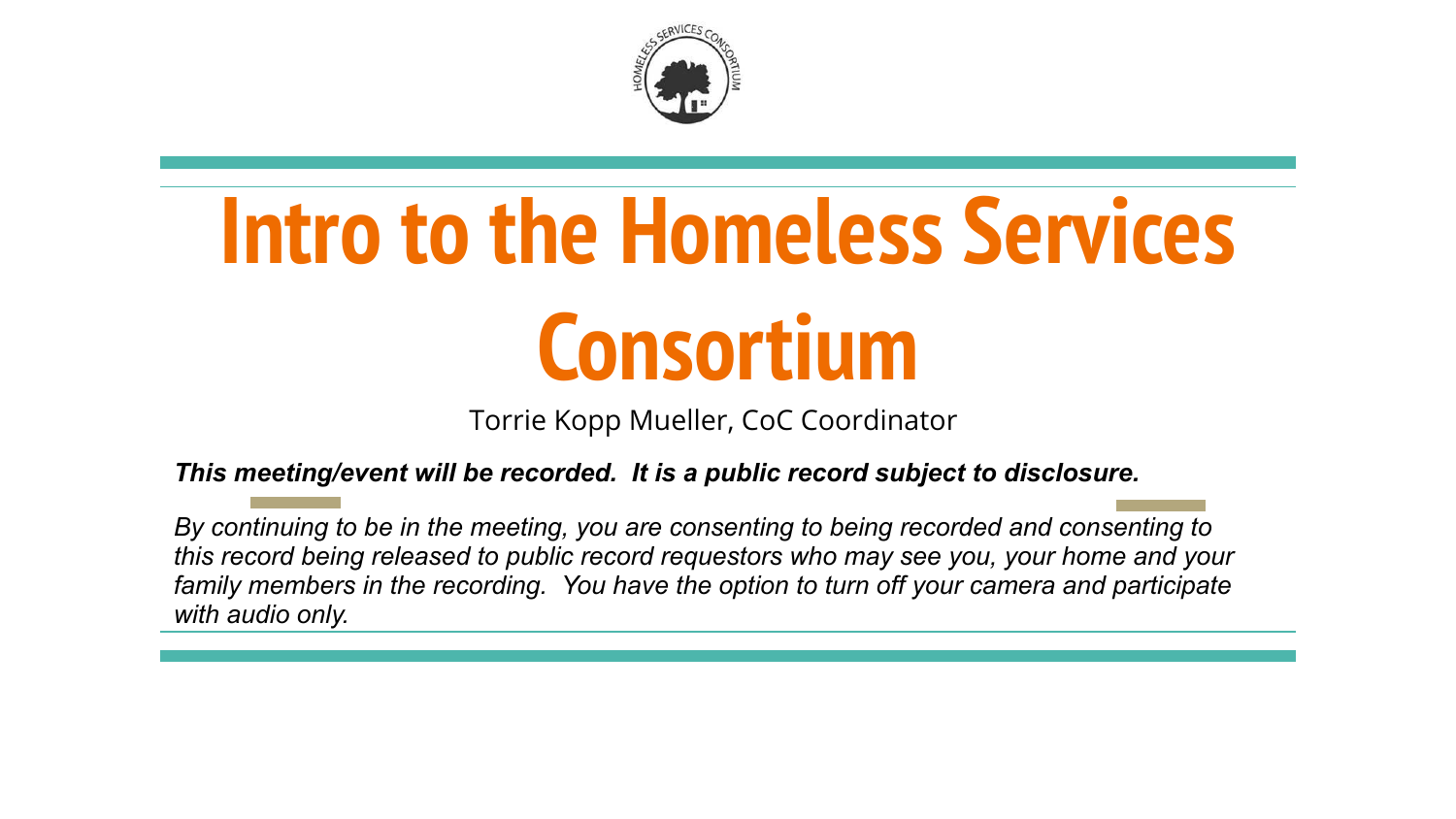### **Agenda**



- What is a Continuum of Care?
- What is the Homeless Services Consortium?
- Bylaws
- Board of Directors
- Committees
- Resources

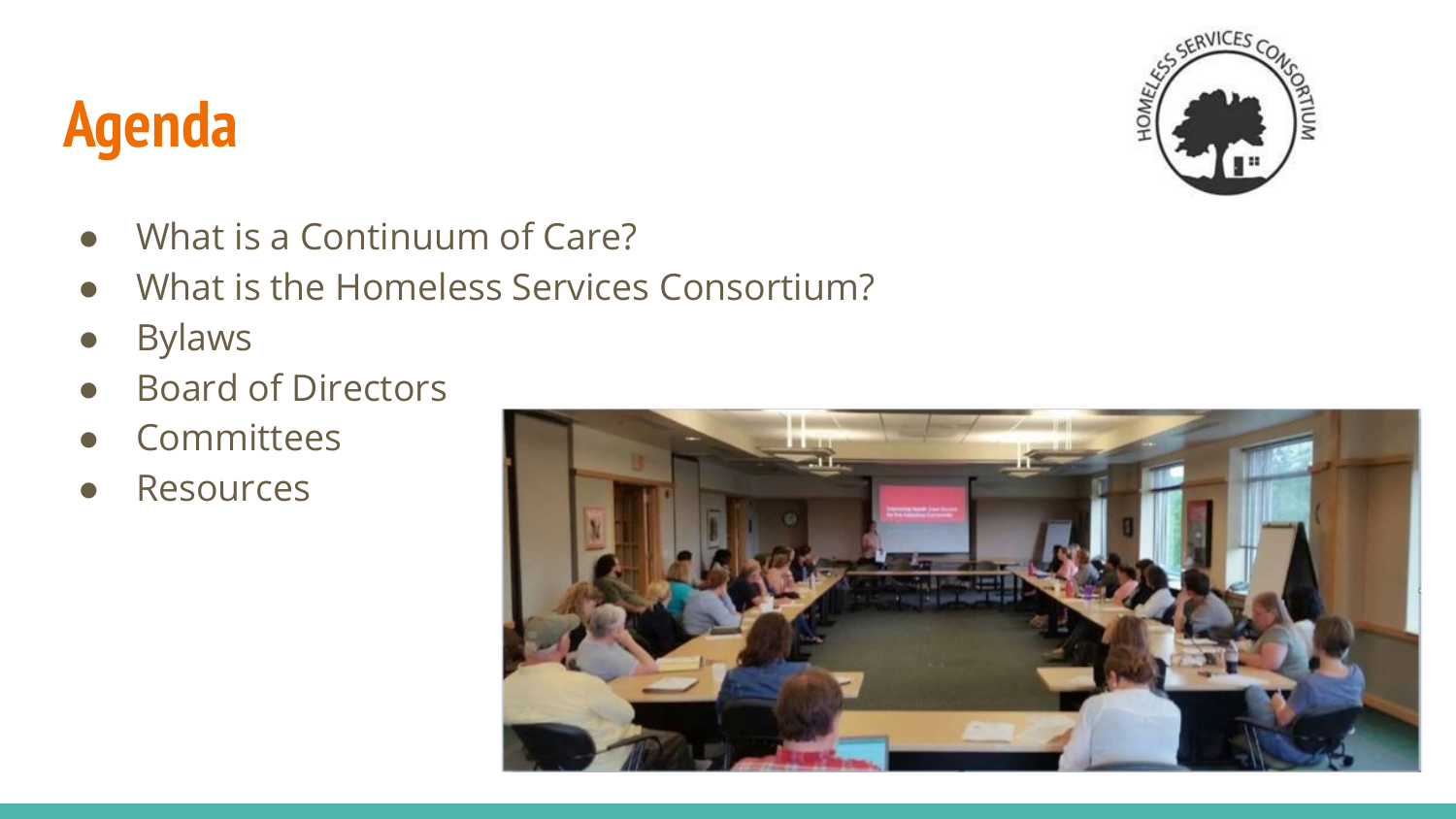# **Continuum of Care (CoC)**



Before 2009

Continuum of Cares (CoCs) existed and were formed to provide a community-wide response to homelessness. This included:

- Strategic planning
- Identifying gaps
- Addressing service needs for the population being served
- Searching for funding sources other than HUD (Department of Housing and Urban Development)

It was expected that CoCs would lead collaborative efforts and a community-driven response to the issue of homelessness in the applications for annual CoC funding.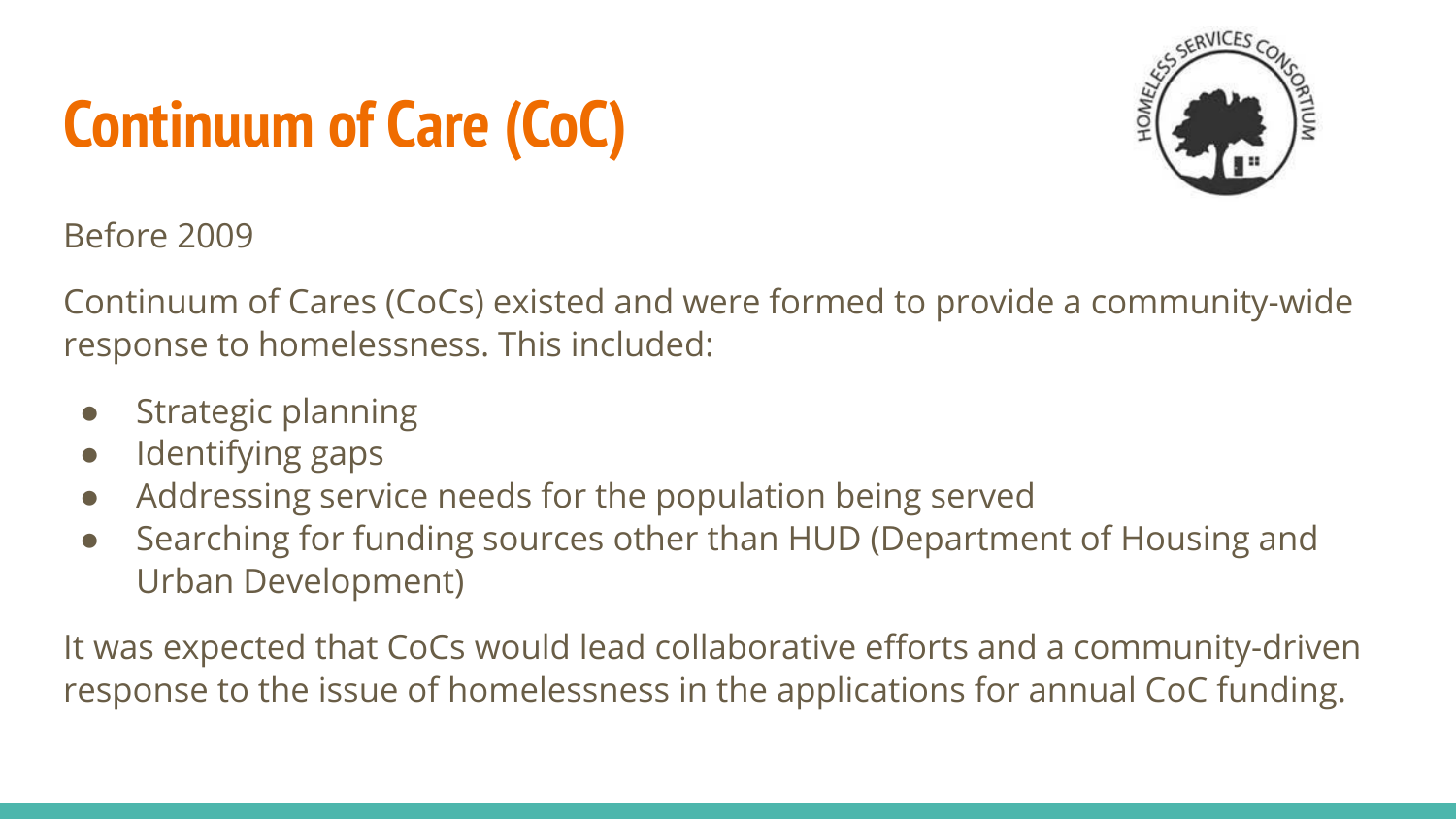# **HEARTH Act (Public Law 111-22)**



HEARTH = Homeless Emergency Assistance and Rapid Transition to Housing Act - Signed into law on May 20, 2009

A CoC is charged with designing a local "system" to assist people experiencing sheltered and unsheltered homelessness and provide the services necessary to help them access housing and obtain long-term stability.

According to 24 CFR 578.1(B), a CoC must:

- Promote community-wide planning and strategic use of resources to address homelessness;
- Enhance coordination and integration with mainstream resources and other programs targeted to people experiencing homelessness; and
- Improve data collection and performance measurement

The Act **requires** communities to measure their performance as a coordinated system, in addition to analyzing performance by specific projects or project types.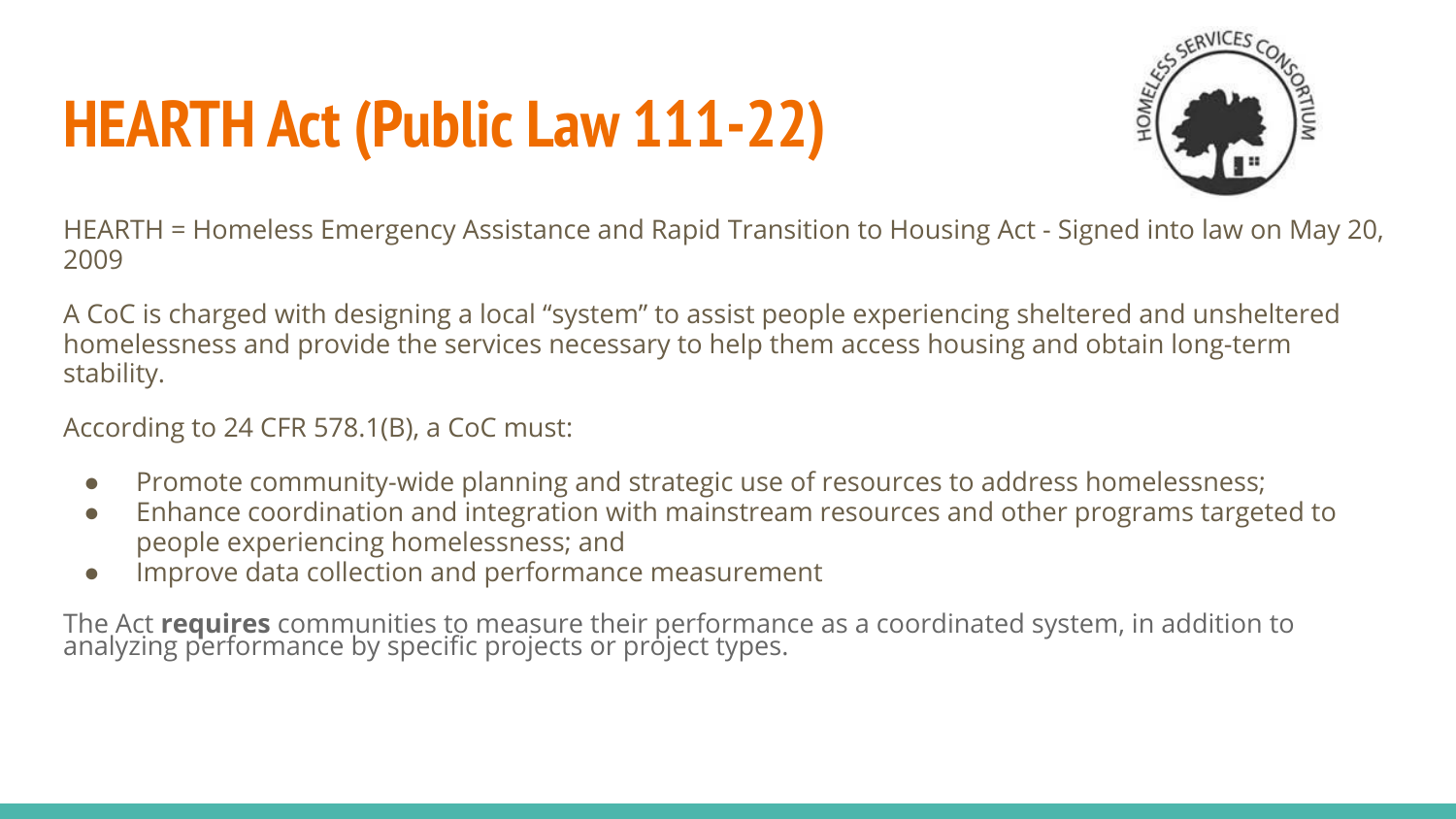### **Post-HEARTH**



HUD has articulated expectations and requirements for CoCs in the regulations including benchmarks and standards.

A CoC is MORE than a HUD vehicle. A CoC is a community-wide response to homelessness and needs to function in a manner that best serves the community. For each community, the response and function looks a little different.

HUD funding is imperative, but is insufficient to meet all of the needs in our communities.

CoCs continue to advocate and look for ways to prevent and end homelessness, as well as effectively utilize the resources (including funding) that we receive to accomplish these goals.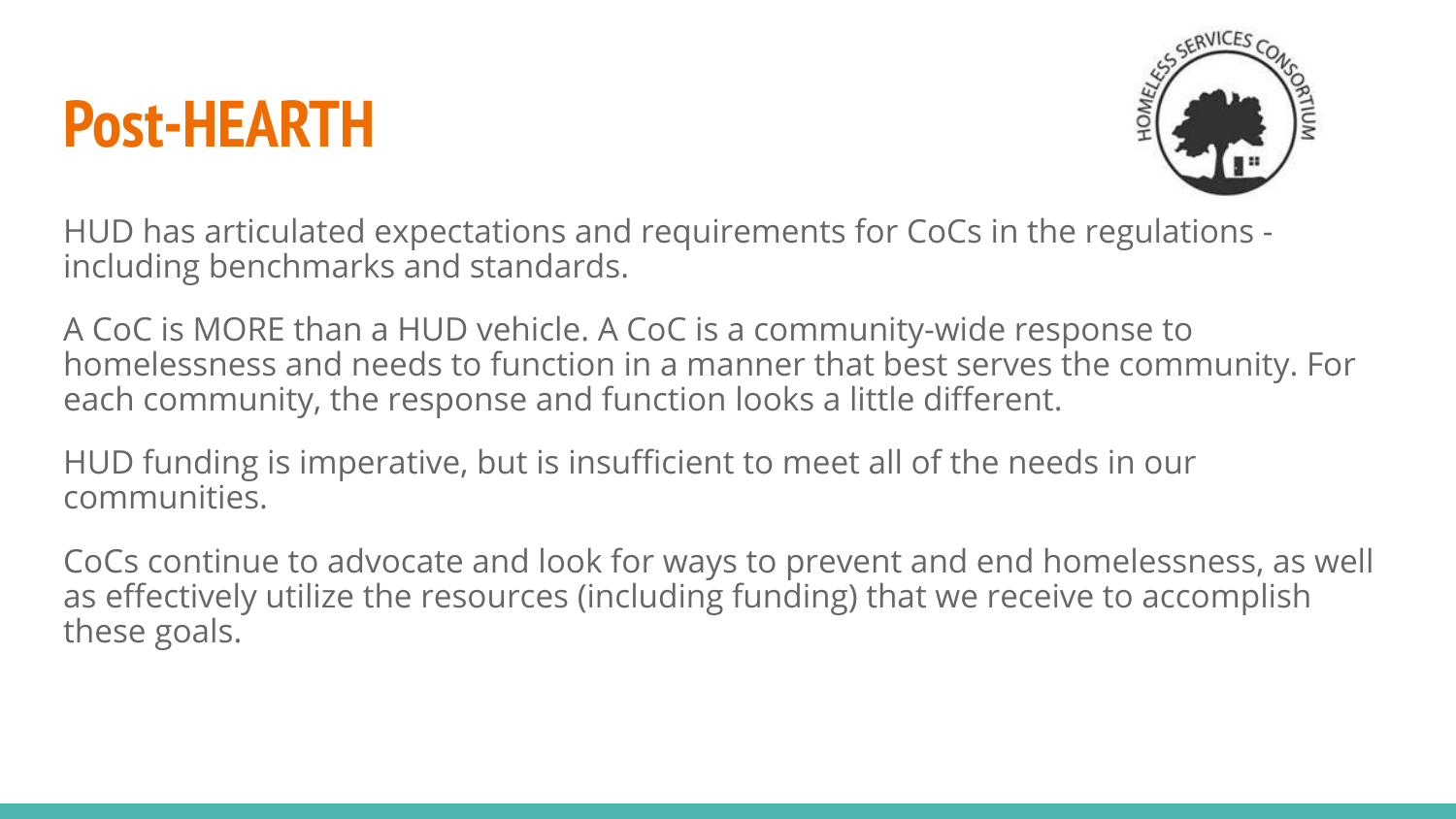# **CoC Responsibilities**



- Coordinating, or being involved in the coordination of, all housing and services for persons experiencing homelessness within its geographic area.
- Coordinating McKinney-Vento funds awarded within its geographic area.
- Establishing and operating the Homeless Management Information System (HMIS) within its geographic area.
- Establishing and operating, or designating, the centralized or coordinated assessment to be used within its geographic area.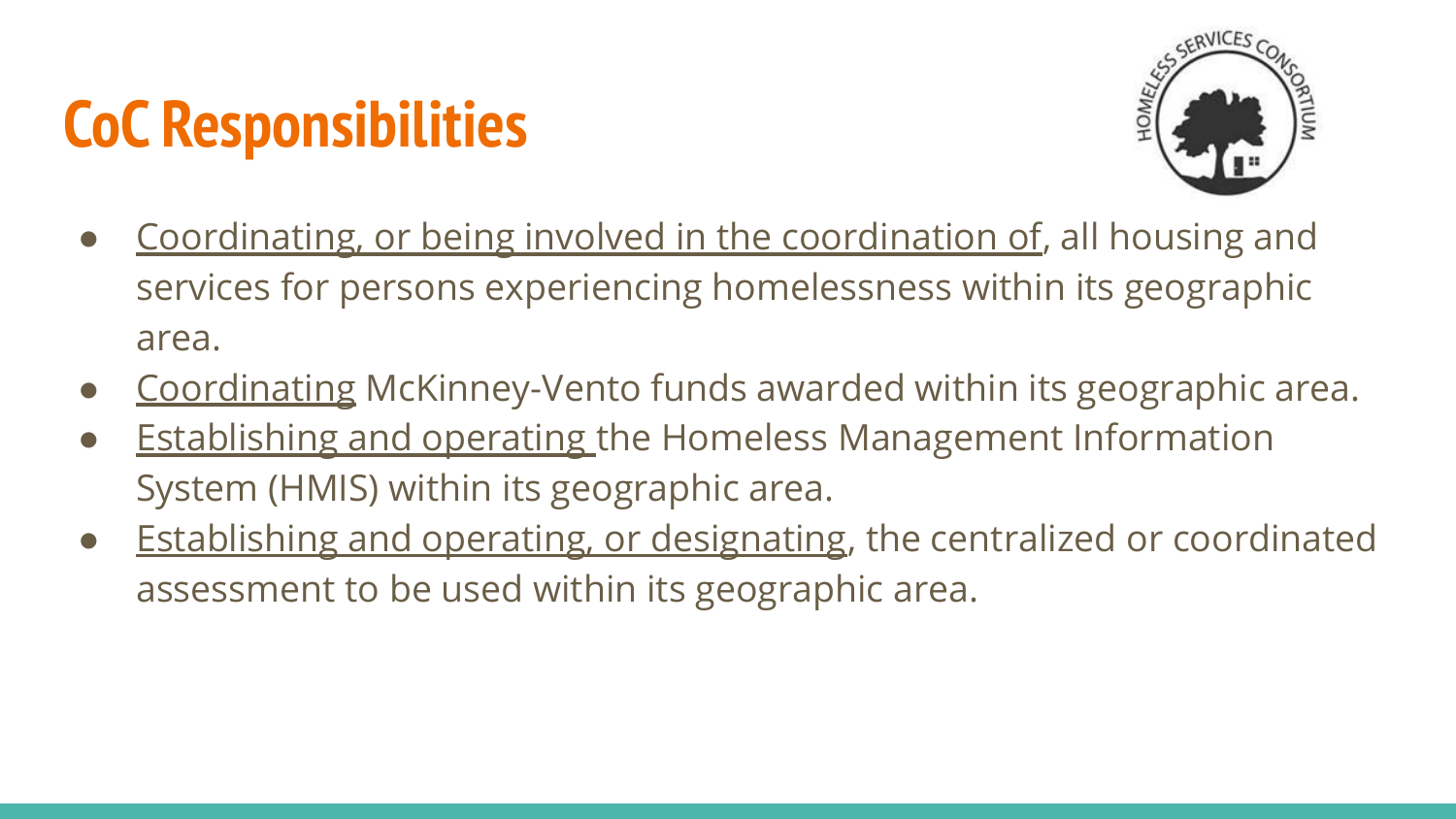# **CoCs in Wisconsin**

#### 4 CoCs in Wisconsin

- 1. Madison/Dane CoC
- 2. Racine County
- 3. Milwaukee County
- 4. Balance of State
	- a. Divided into 21 Local **Coalitions**

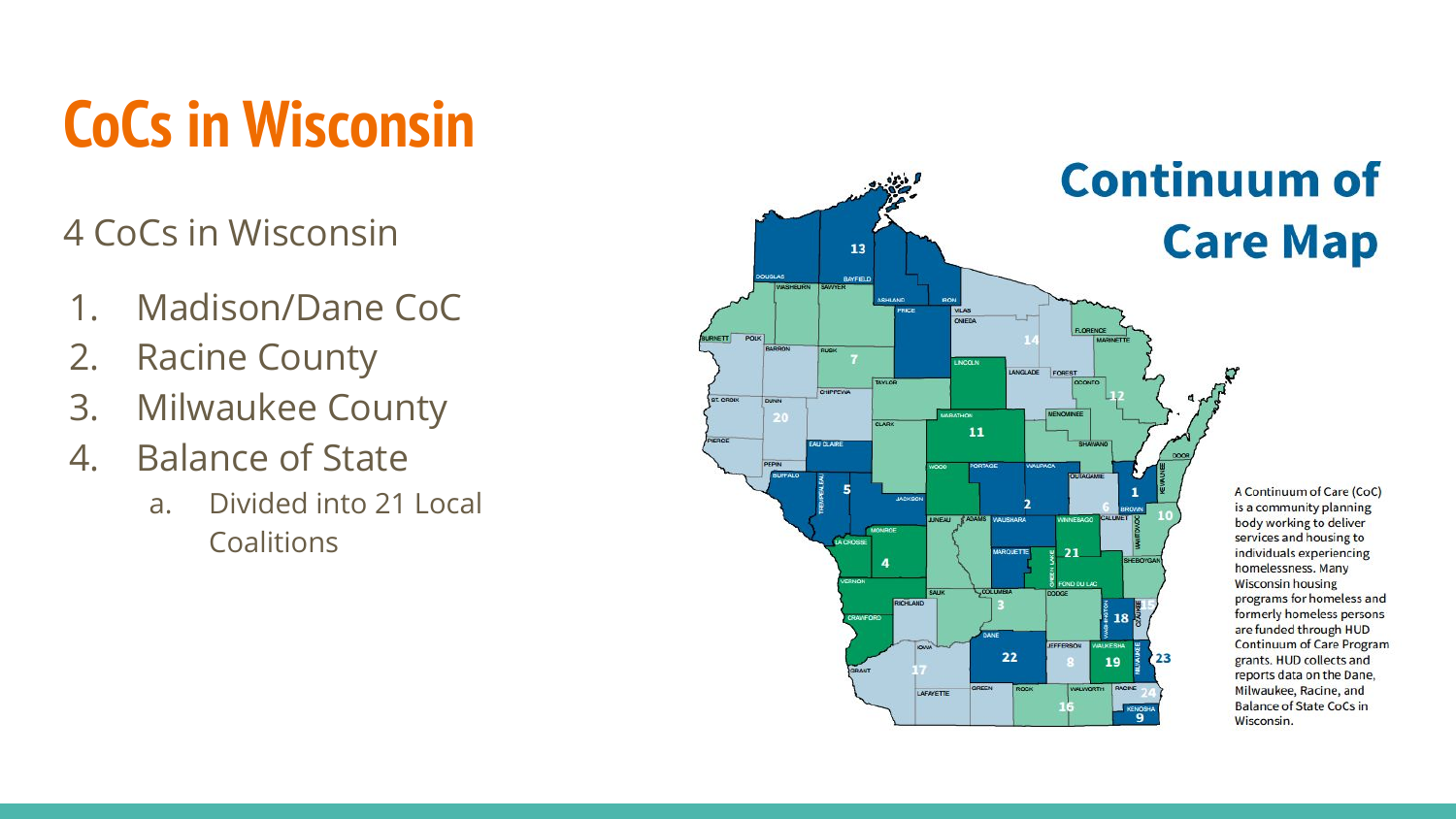# **Who is OR should be part of the Continuum of Care?**

In order to carry out the primary purpose of the CoC Program, HUD requires representatives of relevant organizations to form a Continuum of Care to serve a specific geographic area. These representatives include:

•nonprofit homeless providers,

•victim services providers,

•faith-based organizations, •governmental units,

•businesses,

•advocates,

•public housing agencies, •school districts,

•social service providers,

•mental health agencies,

•hospitals,

•institutions for higher education,

•affordable housing developers,

•law enforcement,

•organizations that serve homeless and formerly homeless veterans, and •organizations that serve homeless and formerly homeless people.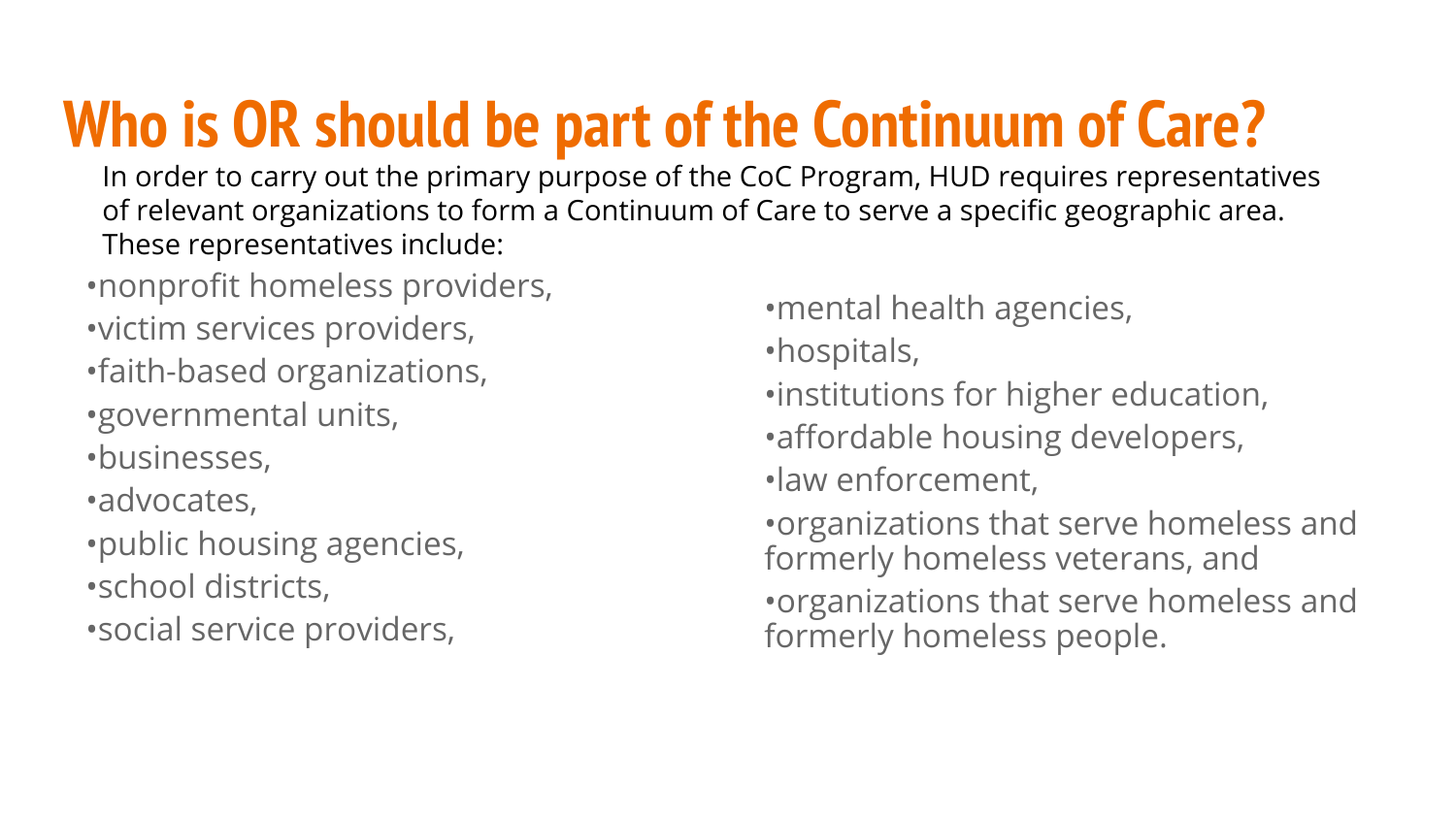# **What is the Homeless Services Consortium (HSC)?**



- The Continuum of Care (CoC) for Madison/Dane County
- A partnership of agencies, funders, advocates and people with lived experience of homelessness committed to preventing and ending homelessness.
- Vision: The HSC membership shares the vision that all persons should have the opportunity to secure and maintain safe, stable and affordable housing. Members believe that housing is a human right.
- General Membership meets monthly.
- HSC listserv send an email to [hsc@cityofmadison.com](mailto:hsc@cityofmadison.com) to be added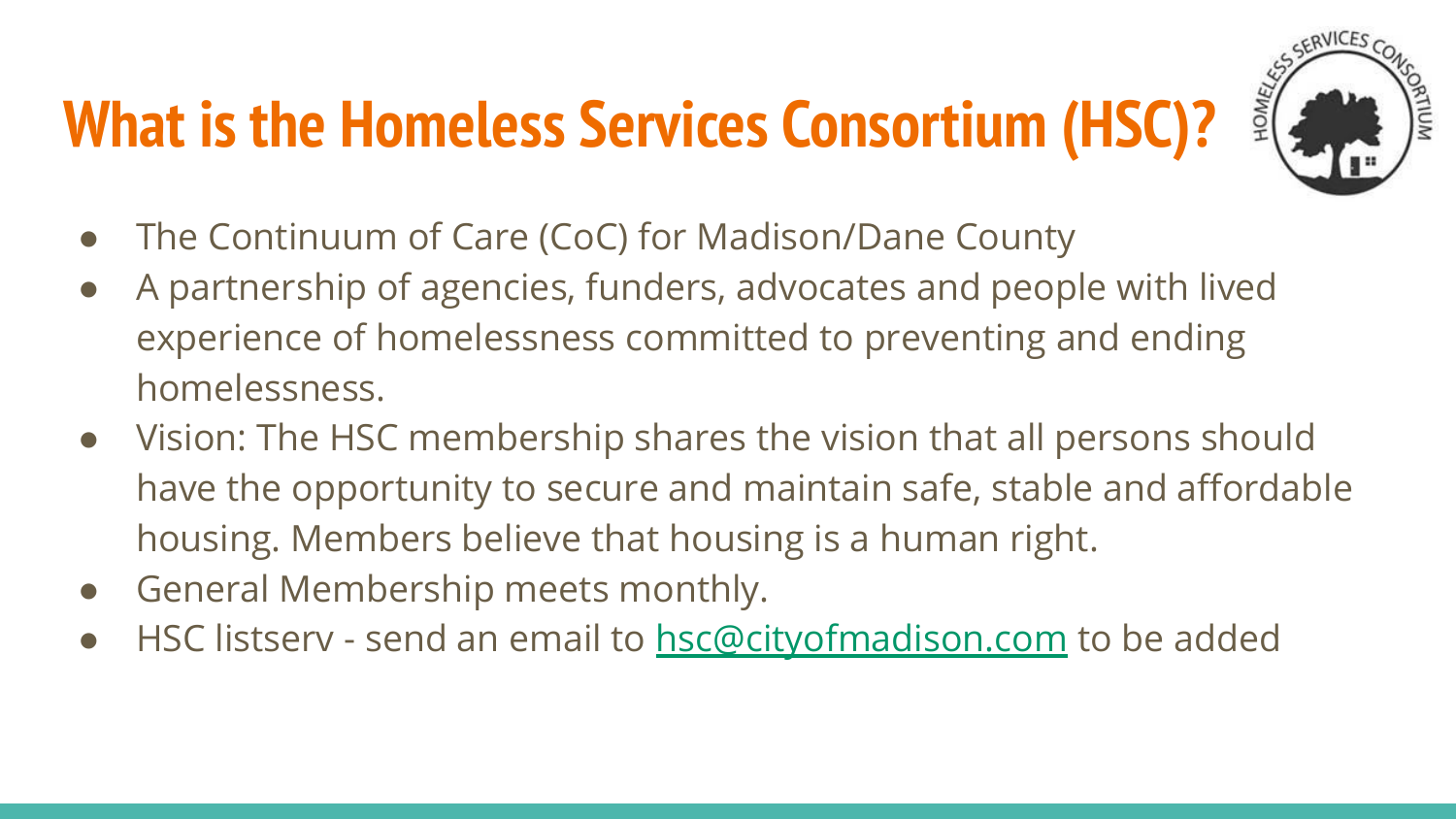# **HSC Bylaws**



- A rule adopted by an organization chiefly for the government of its members and the regulation of its affairs - Merriam-Webster
- Approved by the membership
- Includes:
	- Responsibilities of HSC
	- Membership: members, meetings, dues, non-discrimination
	- Governance: Governing body, board structure, officers, term, resignation & termination, meetings & annual meeting, committees
- **Amendments**
- Appendices: election process, list of committees
- Current version can be found on [HSC website](https://www.danecountyhomeless.org/governance)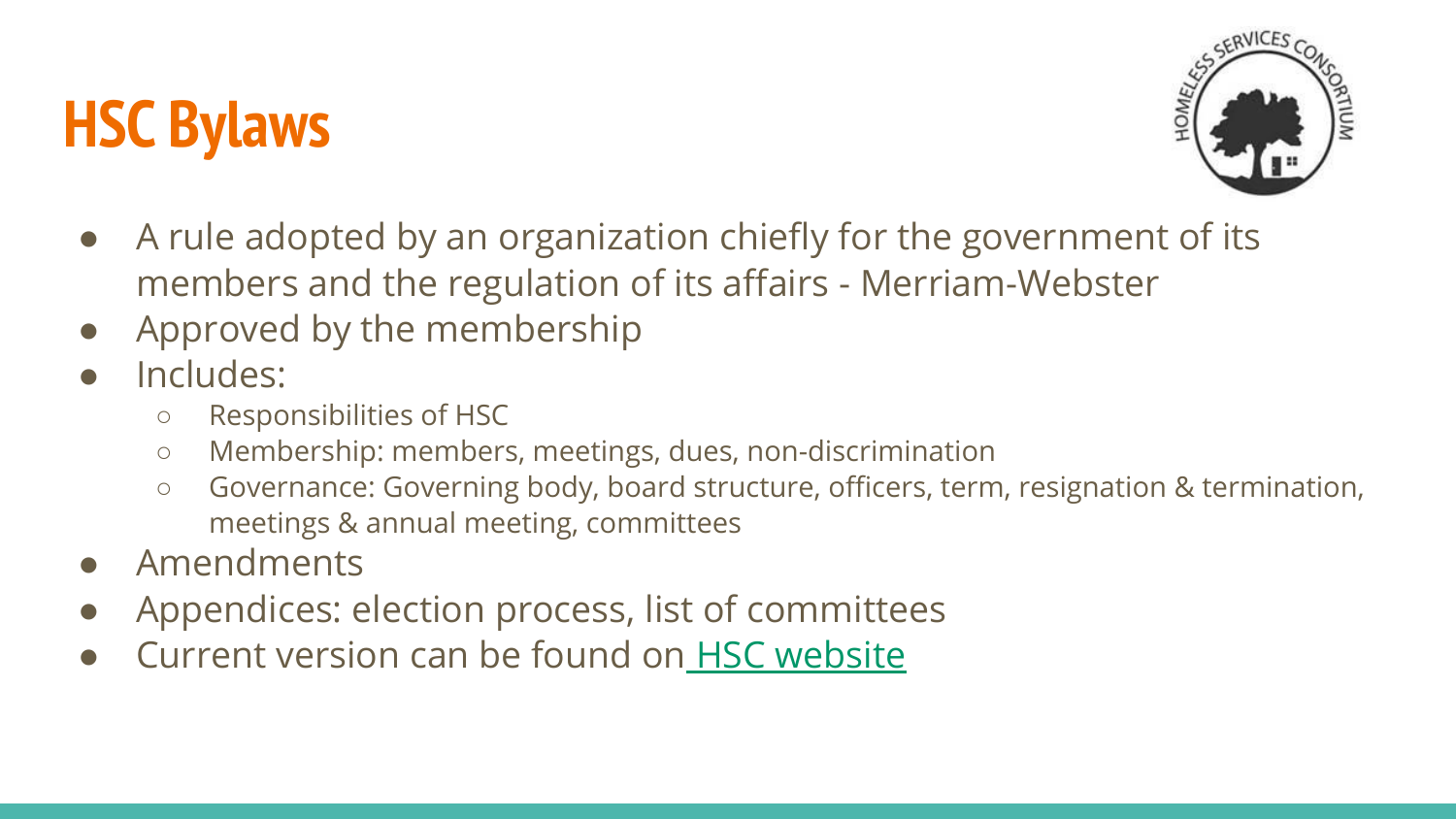### **HSC Board of Directors**



Currently in transition, Serve 1-3 year terms

- 1: Chair of General Membership
- 3: Agencies providing housing and services for people experiencing homelessness (EHH\*, ESG, or CoC funded)
- 8: At Large
- 3: Lived experience of homelessness; 2 elected by HSC and 1 appointed by Lived Experience Committee
- 1: Representative from Youth Action Board
- 1: Institute for Community Alliances (ICA), non-voting, appointed by HMIS Lead Agency
- Officers: President, Vice President, Treasurer, Secretary
- Fiscal Sponsor: Center for Community Stewardship (C4CS)
- Follows Open Meetings Law

\*EHH: Emergency Solutions Grant (ESG), Homeless Prevention Program (HPP), Housing Assistance Program (HAP)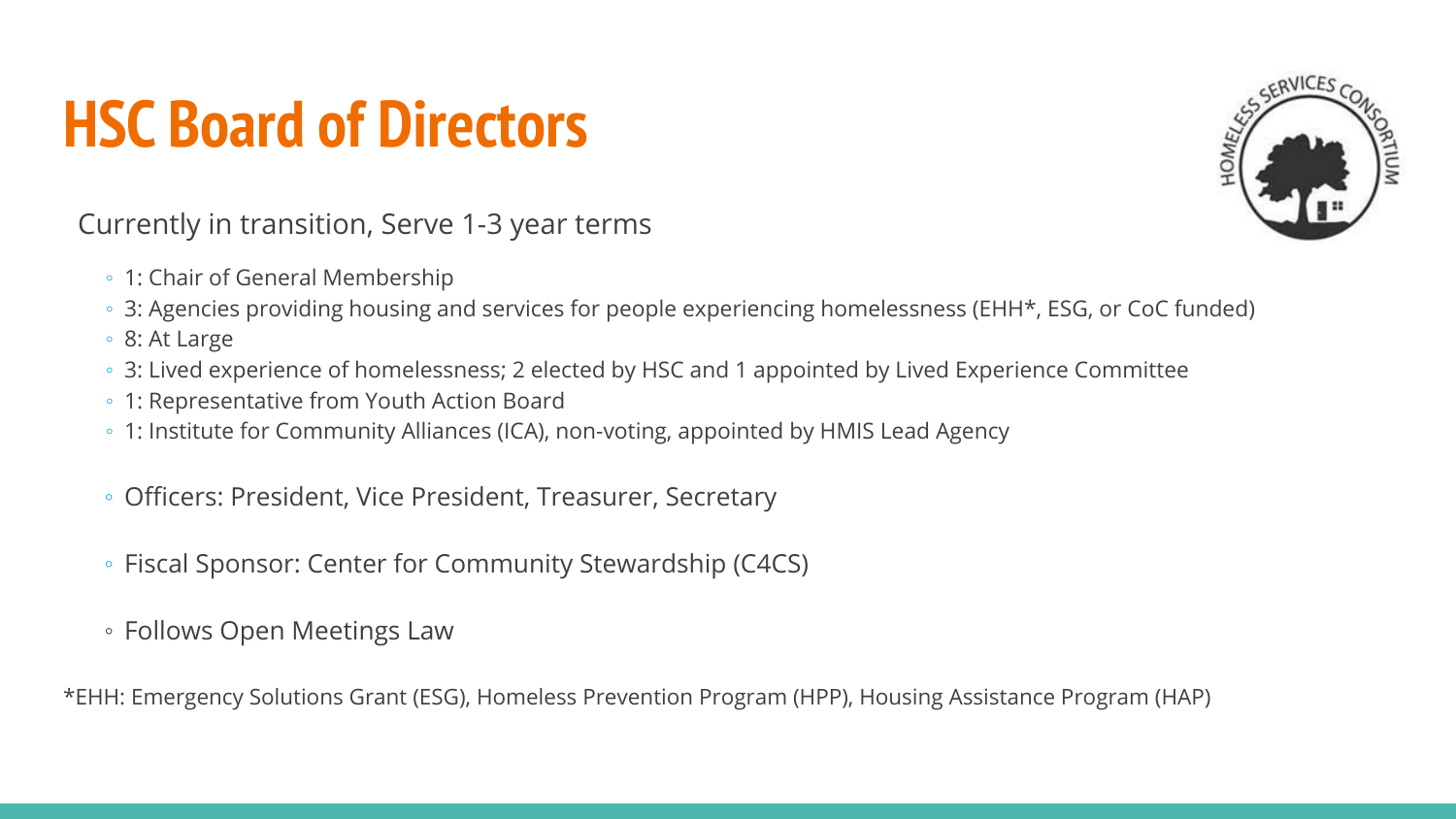### **HSC Board - Mission Statement**



The HSC Board strives to prevent and end homelessness, by advancing Housing as a Human Right. We provide leadership, advocacy, planning, and management of program funding in order to promote accessible and equitable housing and homeless services.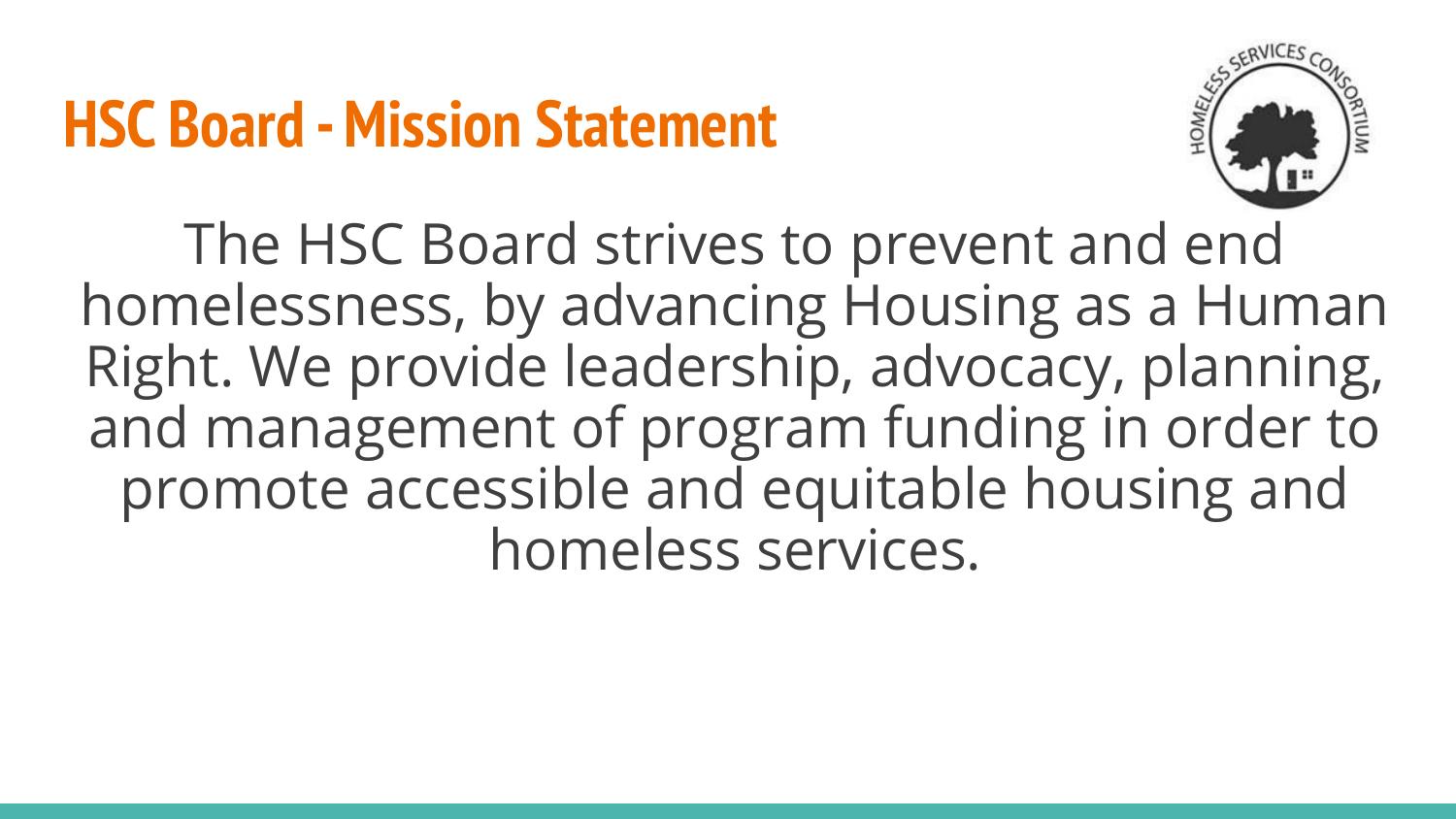### **HSC Board Responsibilities**



- Provide leadership in successfully accomplishing the goals & objectives of the HSC as outlined in the Community Plan to Prevent and End Homelessness
- Provide direction & make decisions related to funding & requirements of the Department of Housing & Urban Development (HUD)
	- Continuum of Care
	- Emergency Solutions Grant
	- Housing Assistance Program
	- Homeless Prevention Program
- Represent the HSC, consider the needs of all sub-populations, programs and agencies to support the entire homeless services system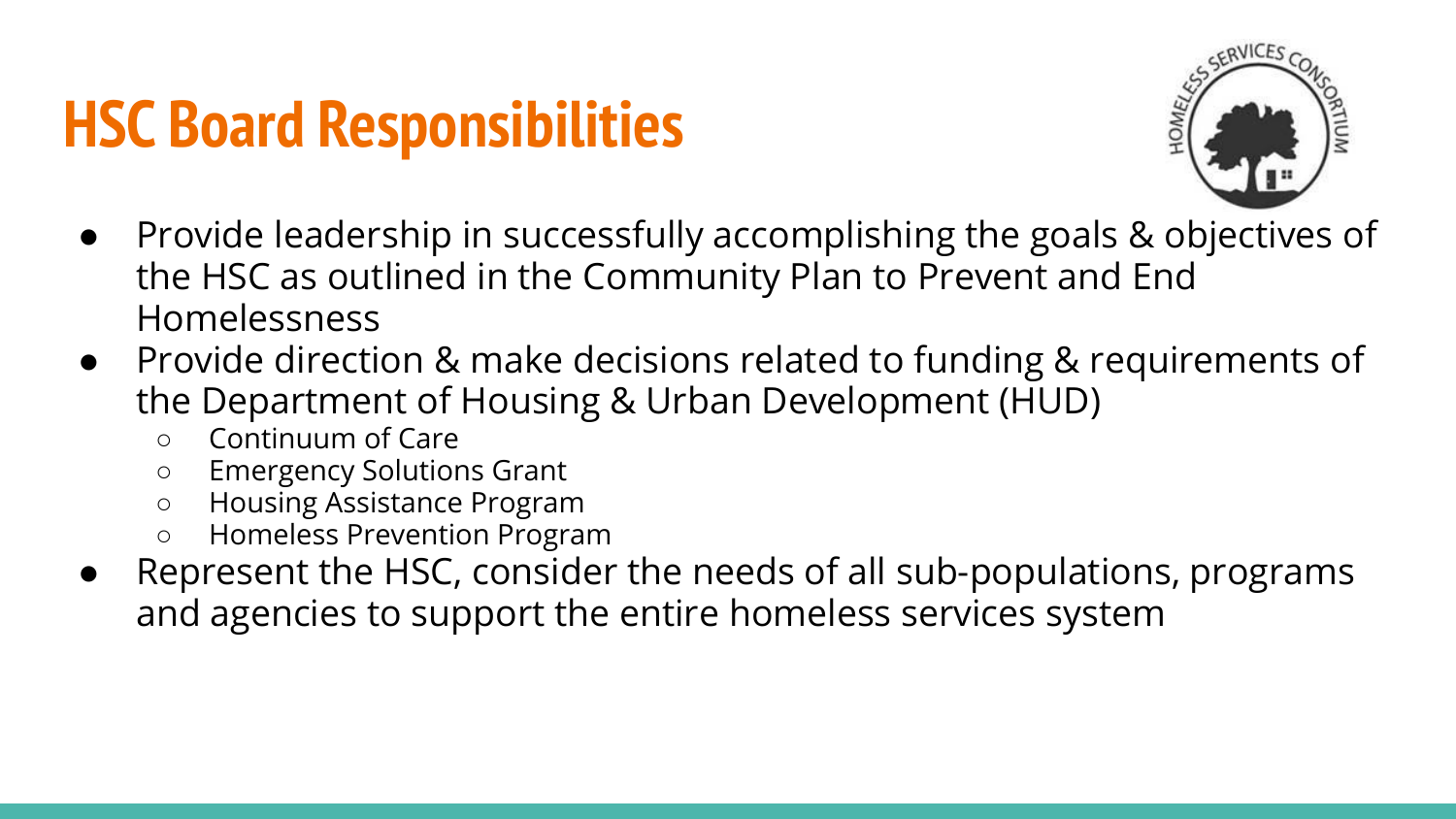### **HSC Committees**



Committees are open to anyone. Information about committees, agendas, minutes and contact information can be found on the [HSC website.](https://www.danecountyhomeless.org/committees)

- Board Executive
- Committee to End Youth Homelessness
- Community Plan to Prevent & End Homelessness Oversight
- Core
- **Education & Advocacy**
- **Funders**
- **Lived Experience**
- Point-in-Time
- Nominating & Governance
- **Shelter Providers**
- Youth Action Board (in development)

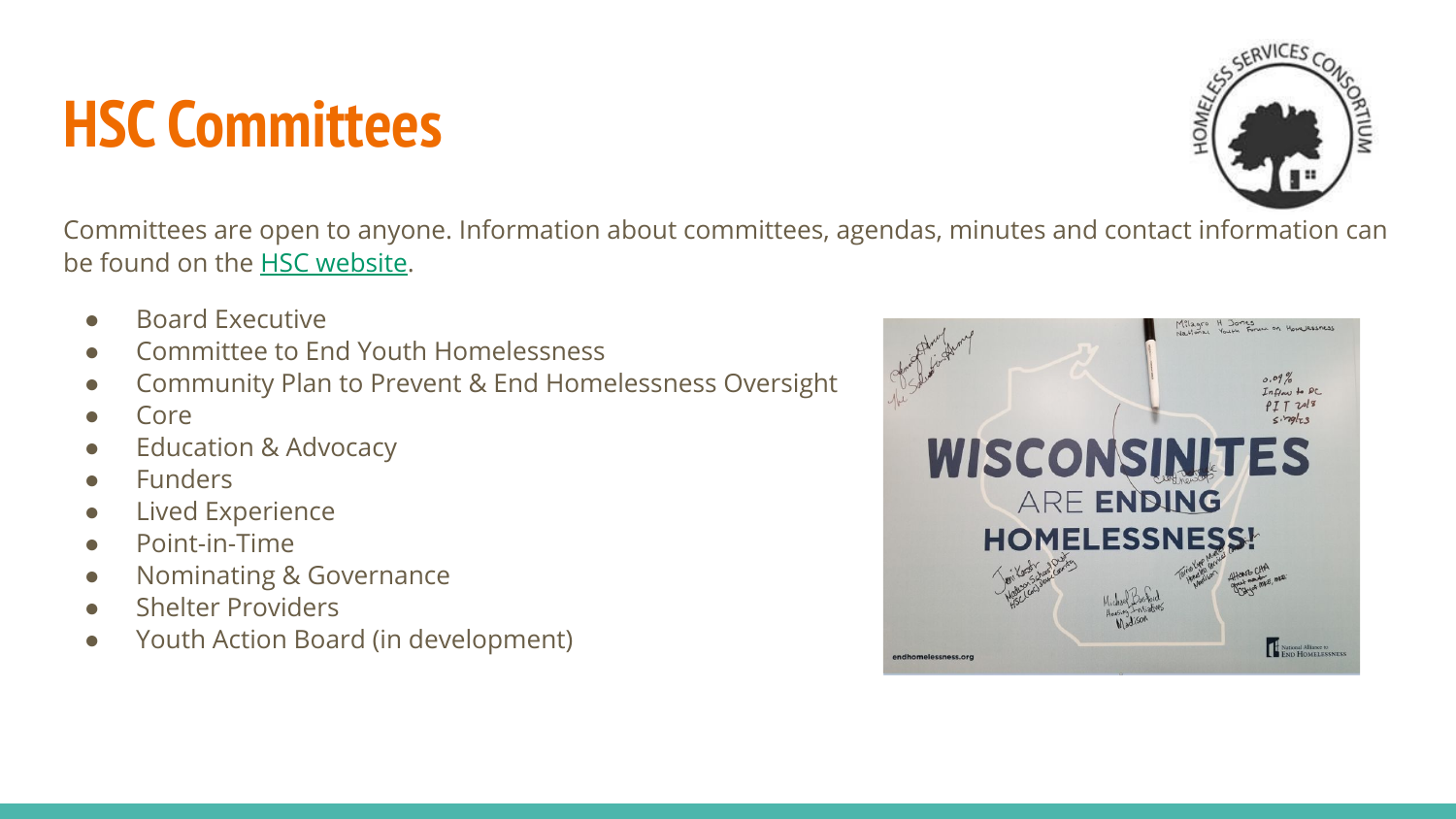#### **Homeless Services Consortium Organizational Chart**

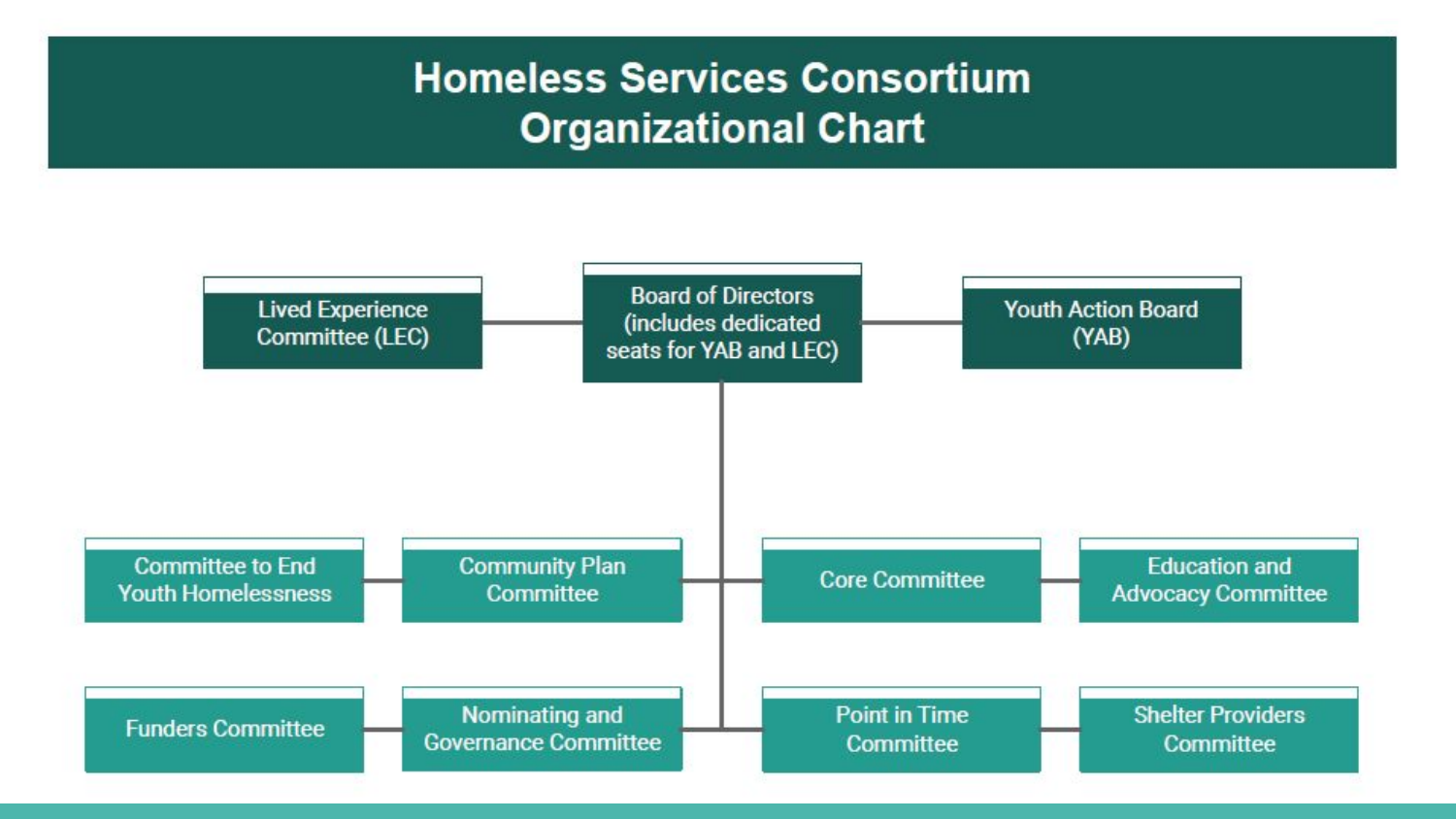### **Board Executive Committee**



- Consists of HSC Board President, Vice President, Secretary, Treasurer and CoC Coordinator (staff support/facilitate meetings)
- Set agendas for Board meetings
- Approve signature of support/advocacy letters
- Conduct review of CoC Coordinator
- Provide support during annual elections
- Respond to grievances of HSC Board Code of Conduct
- Make recommendations to full Board on Board policies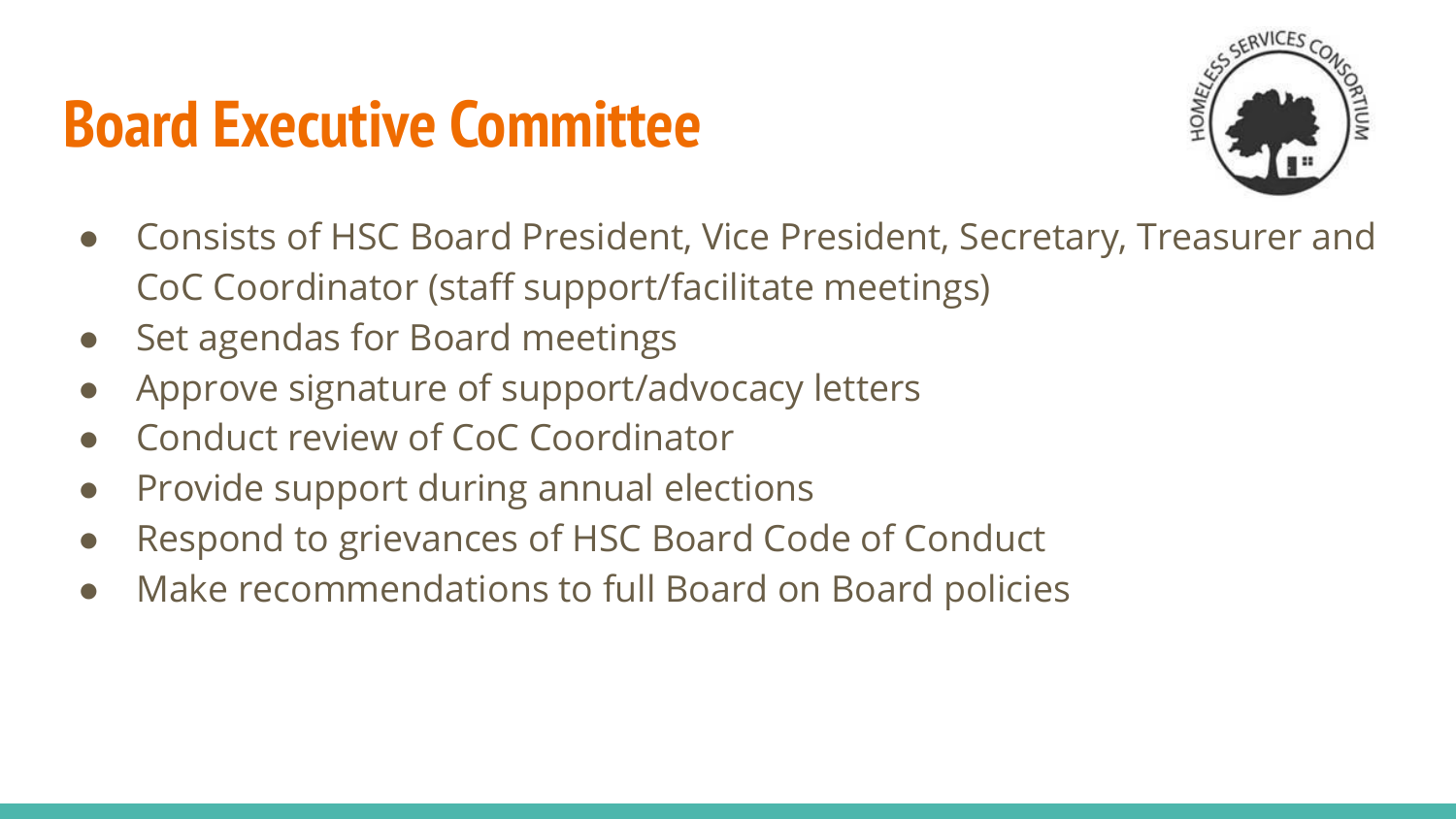### **Committee to End Youth Homelessness**



- Develop recommendations & strategies for ending homelessness among unaccompanied minor youth and youth age 18-24 residing in Dane **County**
- Provide a forum for stakeholders to communicate and collaborate with each other
- Membership should include:
	- Youth with lived experience
	- Organizations (government & private) providing services to youth experiencing homelessness
	- Youth Justice
	- Child Welfare
	- Youth Action Board

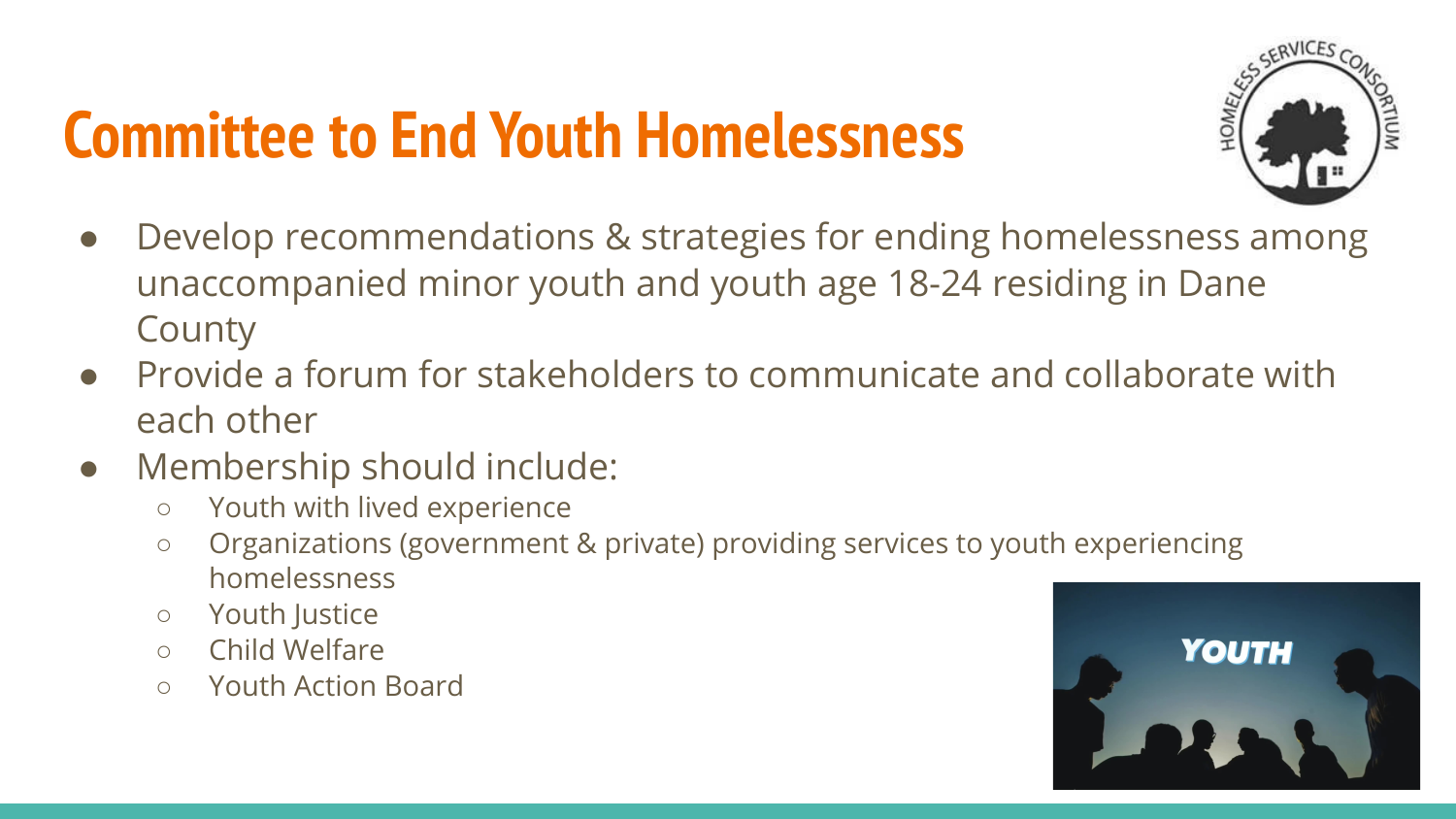#### **Community Plan to Prevent and End Homelessness Oversight Committee**

- Community Plan provides direction to public and private agencies in Dane County for their efforts to prevent and end homelessness
- Development of current plan began in December 2015 and was finalized by the HSC Board in June 2017
- Can be found on the [HSC Website](https://www.danecountyhomeless.org/governance)
- Committee:
	- Monitor & report annual results on Action steps in the Plan
	- Plan 5 year community process to review goals & objectives
	- Review plan to ensure goals are relevant
	- Recommend priorities to HSC Board
	- Meet at least quarterly
	- Membership should include direct service staff and agency managers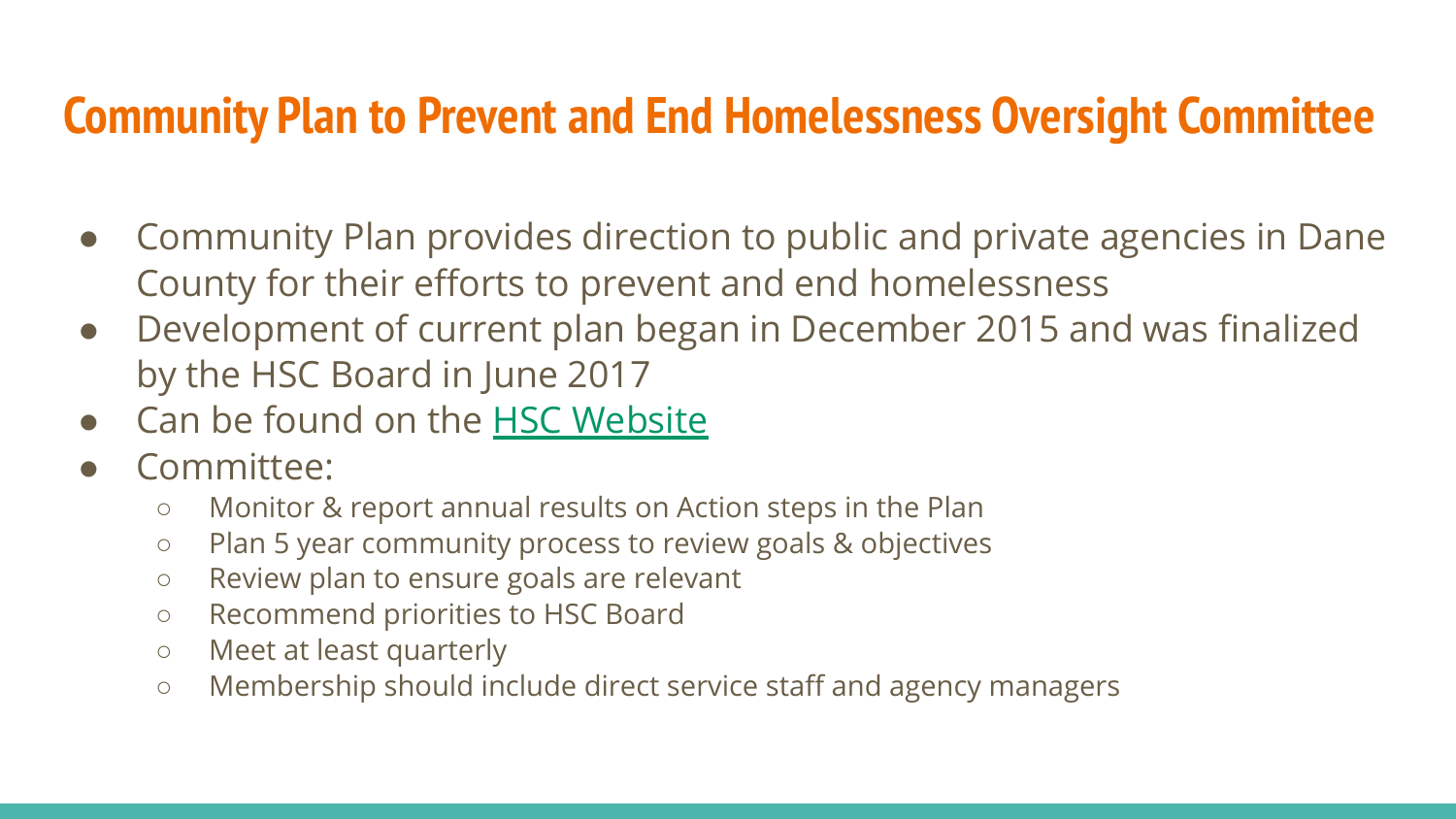### **Core Committee**



- Annual funding requirements
- Coordinated Entry System
- Funding priorities
- Homeless Management Information System (HMIS)
- Written Standards (assigned to a work group)
- Gaps in service
- System Performance Measures and other data points
- Prepare annual funding applications
- Provide peer to peer technical support & identify professional development needs
- Agencies that receive CoC or EHH funds must participate on this committee

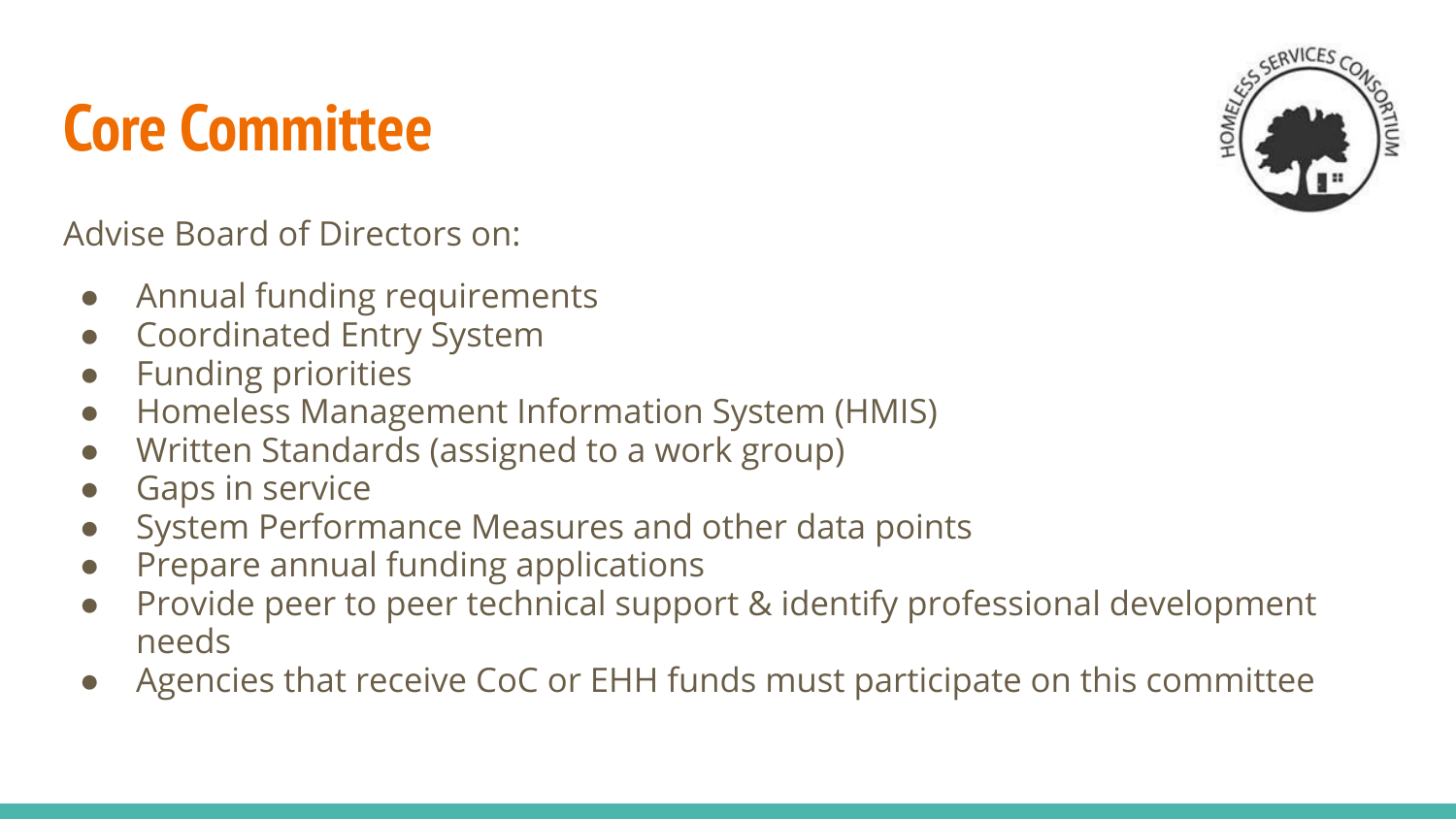### **Education & Advocacy Committee**



- Educate & Inform HSC and general public on efforts to serve people experiencing homelessness
- Provide trainings related to public benefits & mainstream resources to HSC membership
- Seek out & advertise professional development opportunities
- Monitor & respond to proposed federal, state & local legislation, educate HSC members on these issues & how to respond
- Provide an annual advocacy platform for HSC Board approval
- Outreach to government officials to advocate for homeless services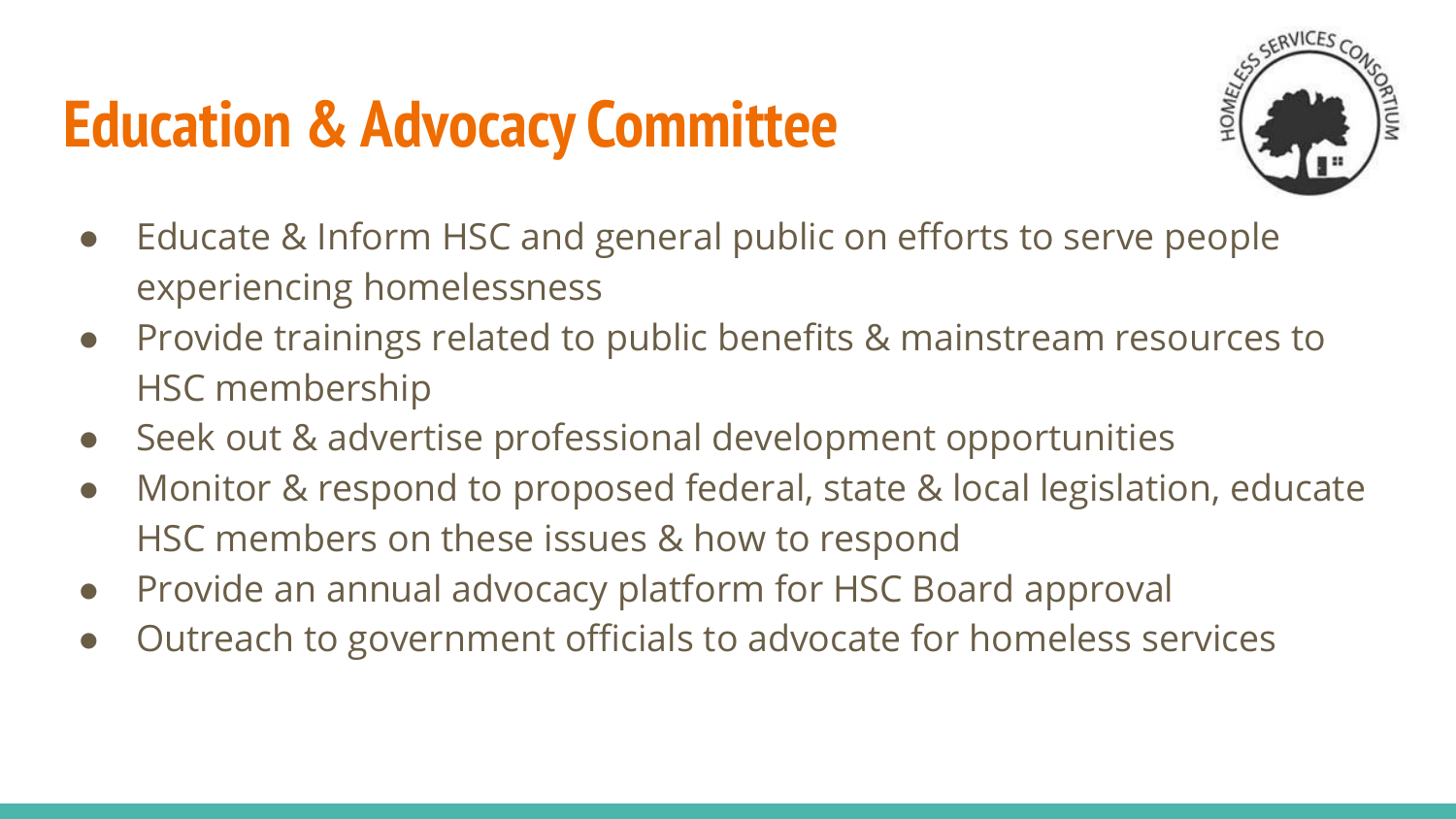### **Funders Committee**



- Forum for public & private funders of housing and services targeted for people at-risk of or experiencing homelessness
- Coordinate funding activities and evaluate gaps in services
- Use Community Plan to help set funding priorities
- Membership will include HSC Board President

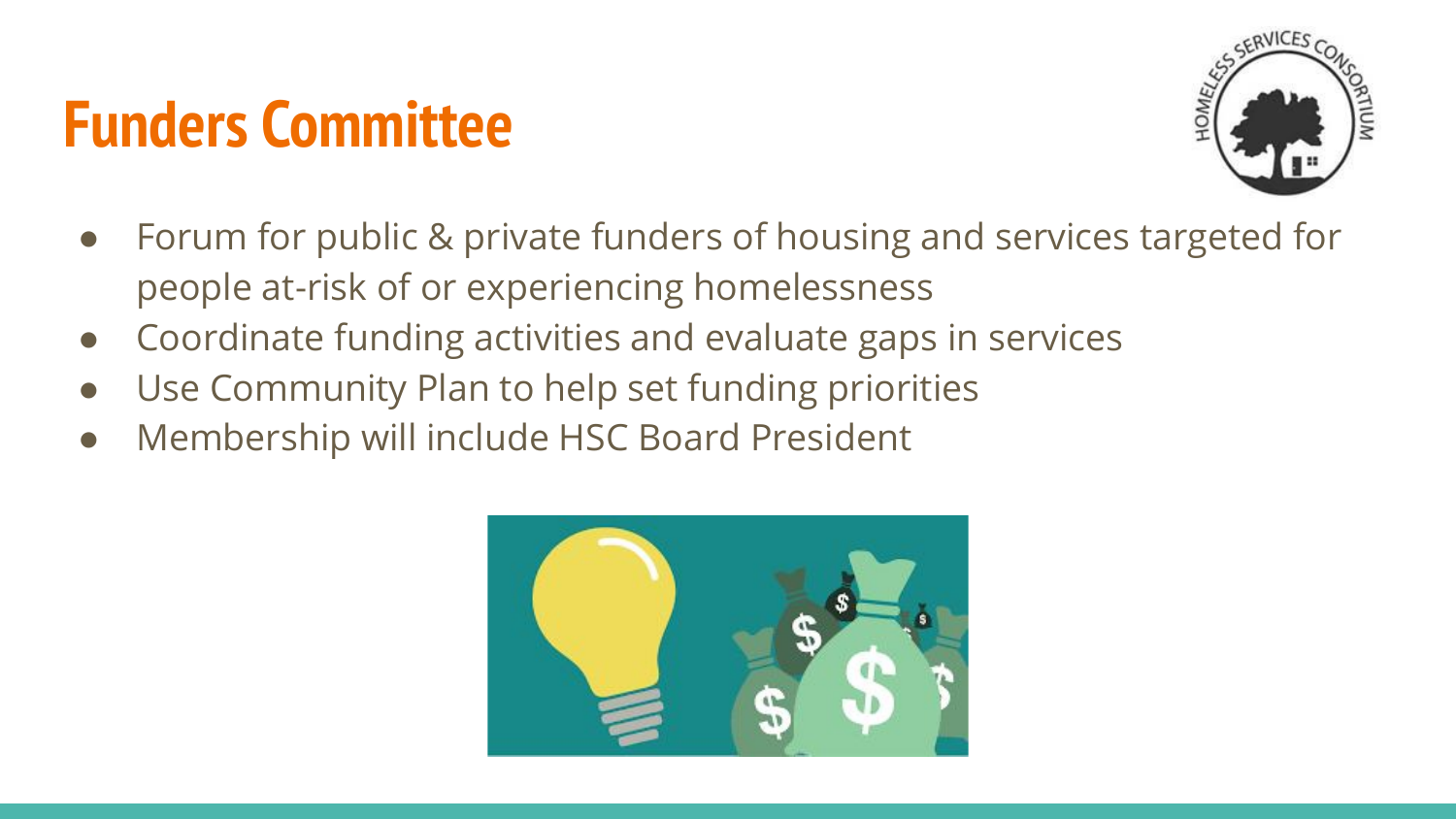# **Lived Experience Committee (LEC)**



- Provide expertise & recommendations to the CoC to improve quality & effectiveness of the homeless services system
- Membership consists of individuals who are formerly homeless or at-risk of becoming homeless
- Policies and funding proposals will first be approved by the LEC before going to the HSC Board
- Members will provide assistance for monitoring visits, application review teams and providing public comment on policies related to homelessness
- At least one member will sit on the HSC Board of Directors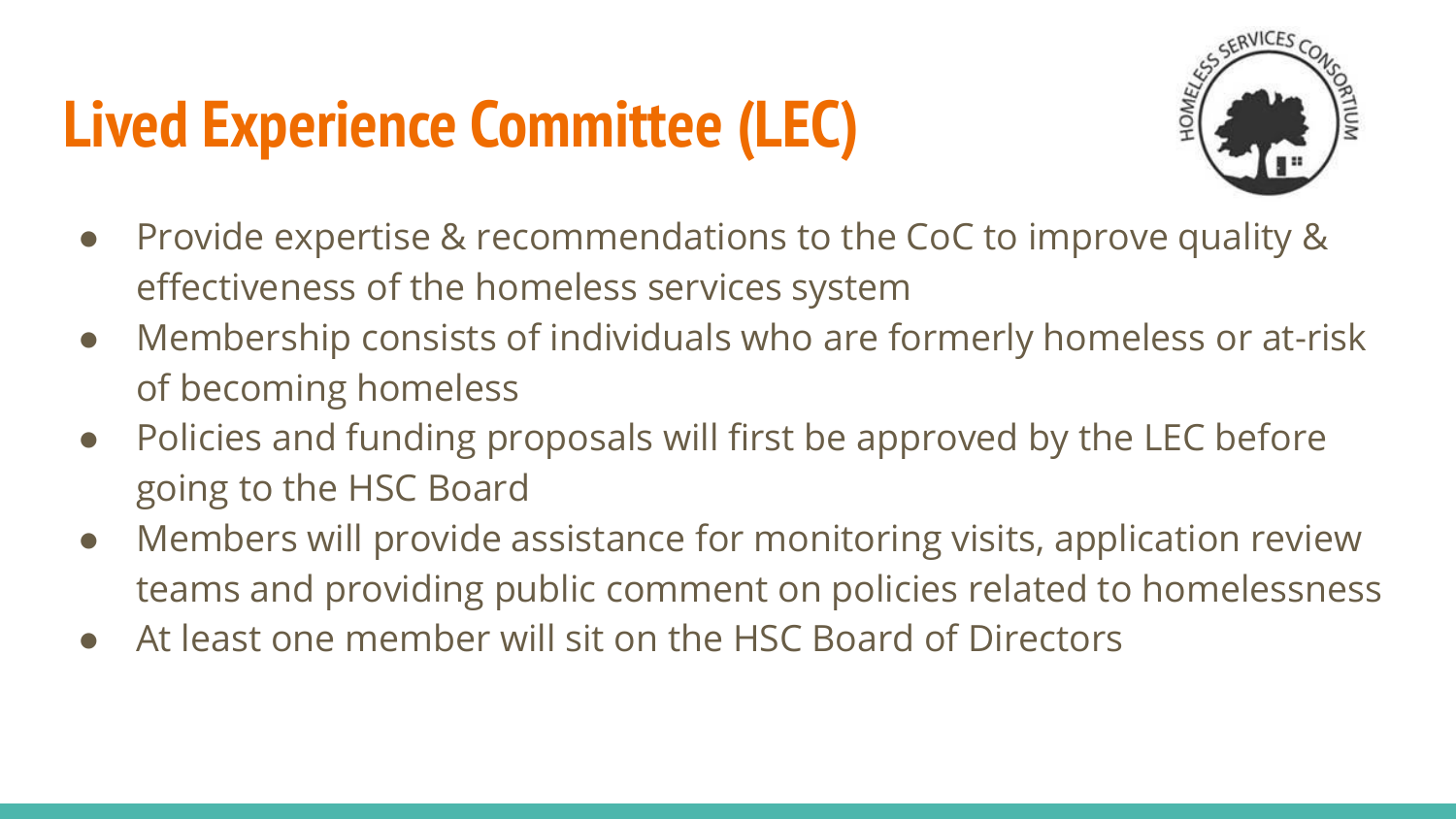### **Point-In-Time Committee**



- An unduplicated count on a single night of the people in a community who are experiencing homelessness, both sheltered & unsheltered
- Happens in January
- Coordinate efforts to implement sheltered & unsheltered count
- Advise Board on issues related to methodology & HUD requirements
- Chair must be from an agency that provides outreach services

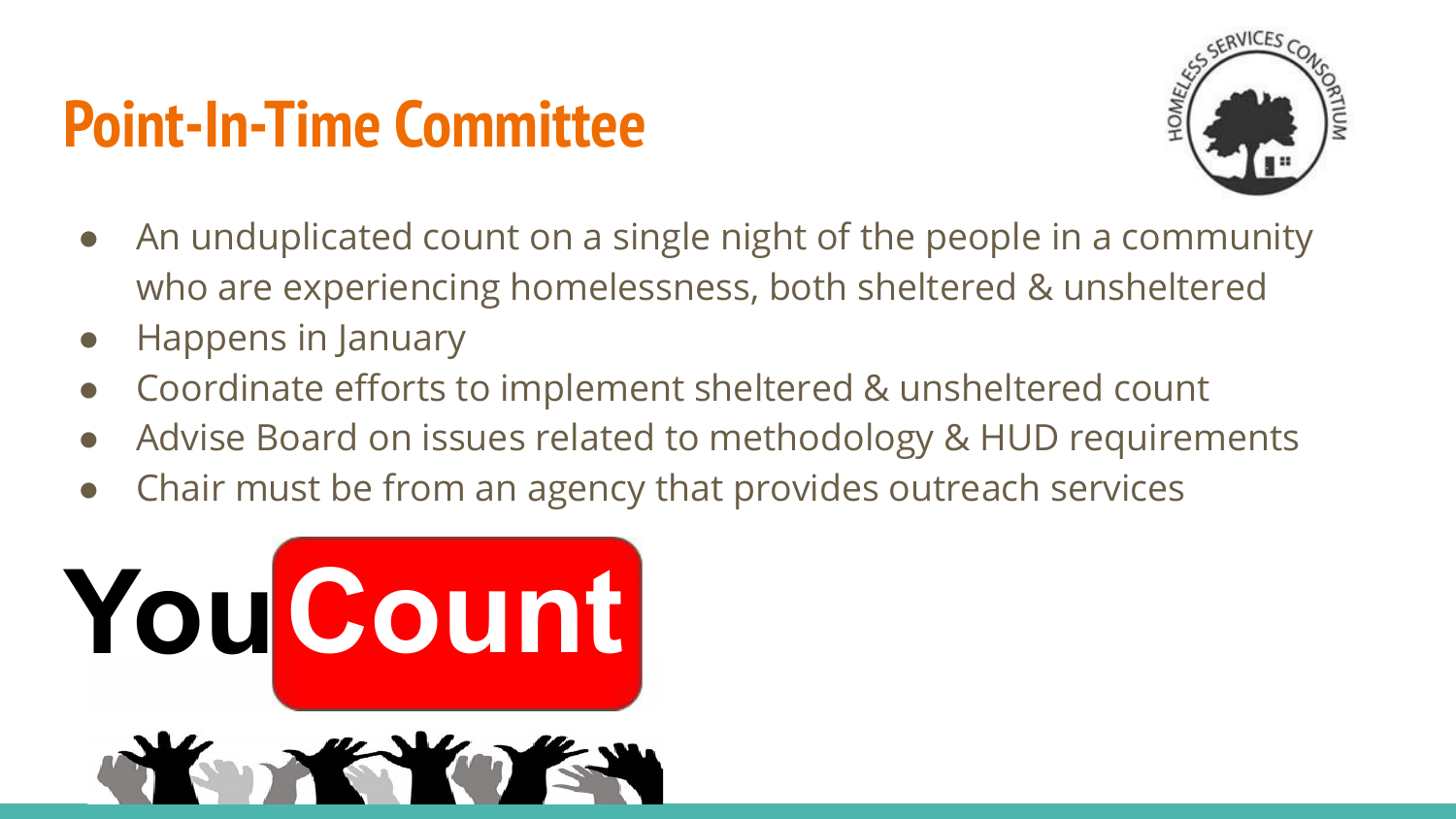# **Nominating & Governance Committee**



- Recruit a broad spectrum of candidates for HSC Board of Directors
- Present ballot at Annual Meeting for Board candidates
- Review bylaws at least biannually
- Develop and review code of conduct and recusal process for the Board
- Chair is appointed by President of HSC Board

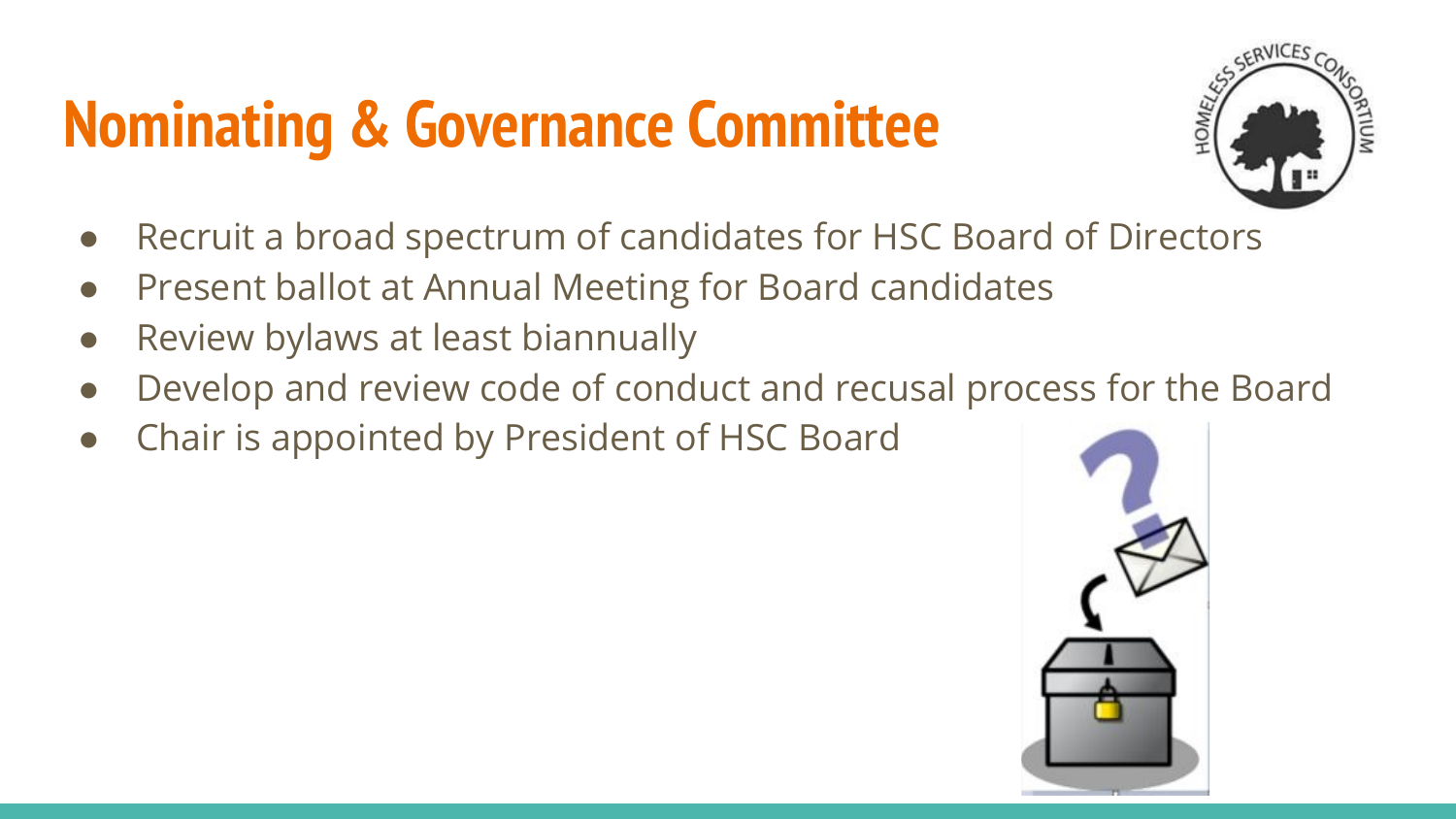### **Shelter Providers Committee**



- Advise Board of Directors on issues related to the operation of emergency shelter including unmet needs
- Provide forum for shelter providers to improve coordinated efforts to move people from shelter into housing as quickly as possible

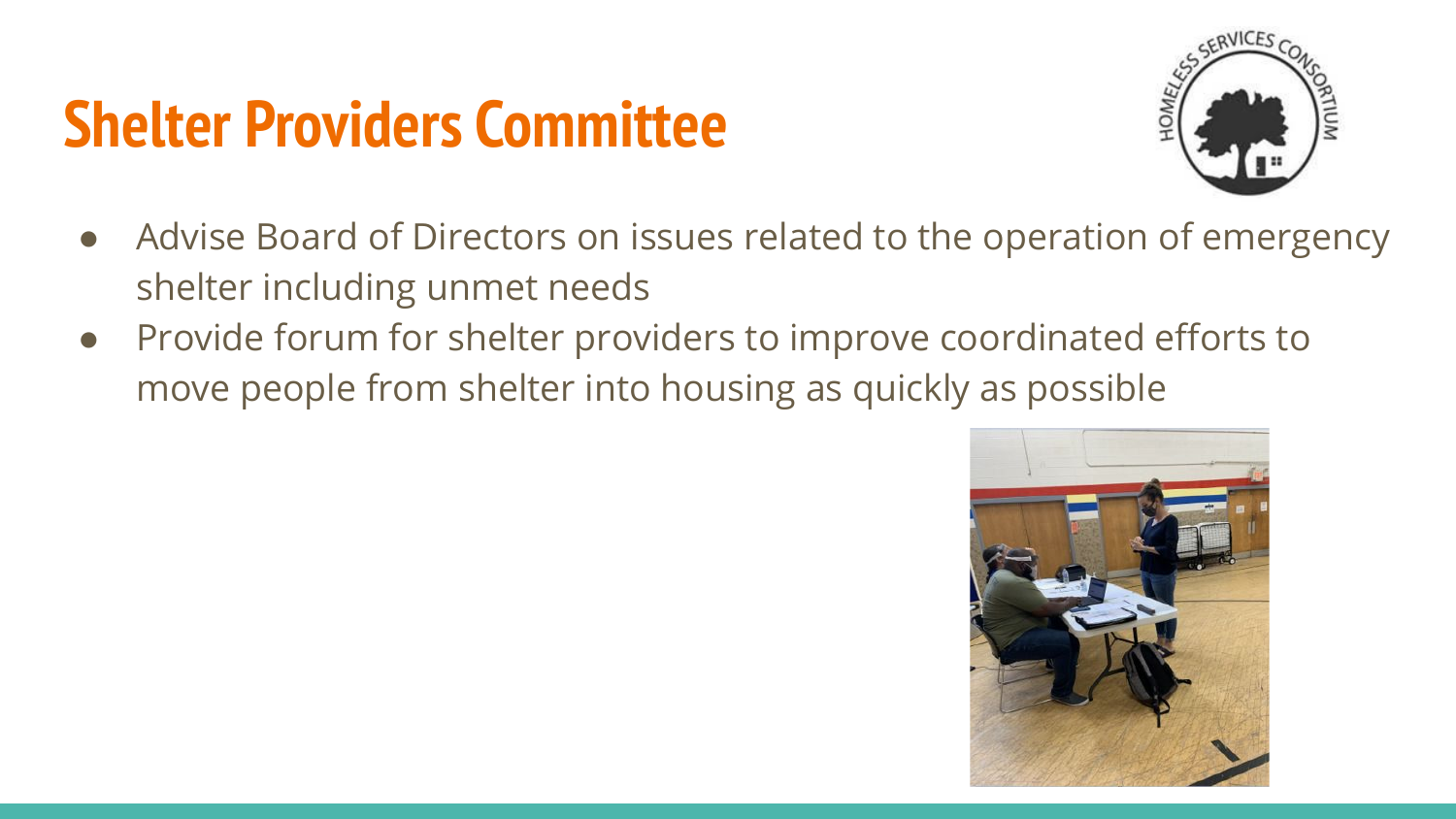# **Youth Action Board (YAB)**



- Open to youth age 24 and younger
- Two-thirds of members must have lived experience of youth homelessness
- Provide guidance to CoC on meeting the needs of youth
- Review and approve policies and funding decisions before sending to HSC Board
- Not currently in the bylaws addition will be recommended at next membership meeting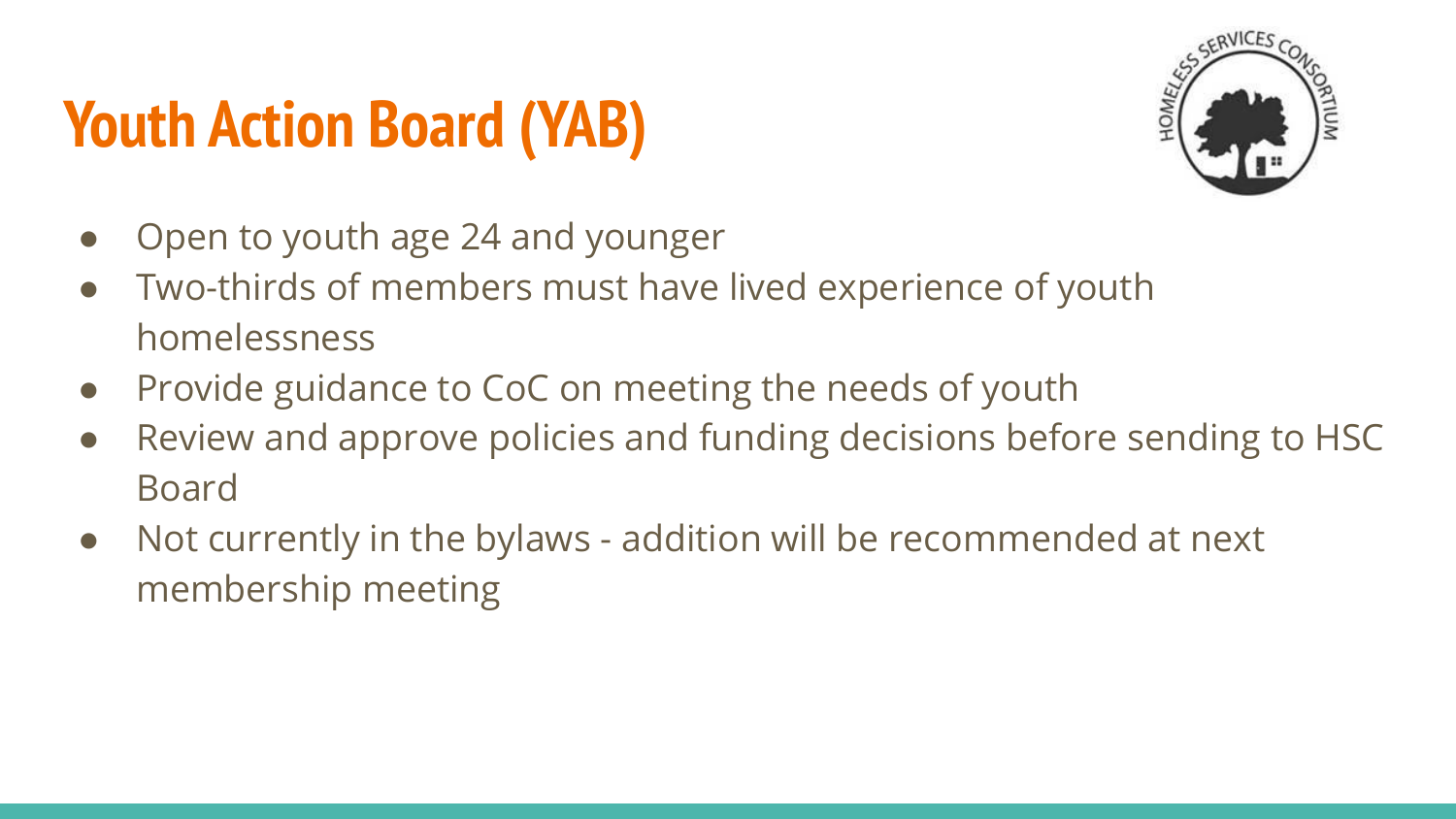### **Resources**



- HSC Listserv send email to [hsc@cityofmadison.com](mailto:hsc@cityofmadison.com) if you would like to be added
- HSC Website: [www.danecountyhomeless.org](http://www.danecountyhomeless.org)
	- [Provider Resources](https://www.danecountyhomeless.org/copy-of-event-calendar)
- [National Alliance to End Homelessness](https://endhomelessness.org/)
- [HUD Exchange](https://www.hudexchange.info/)